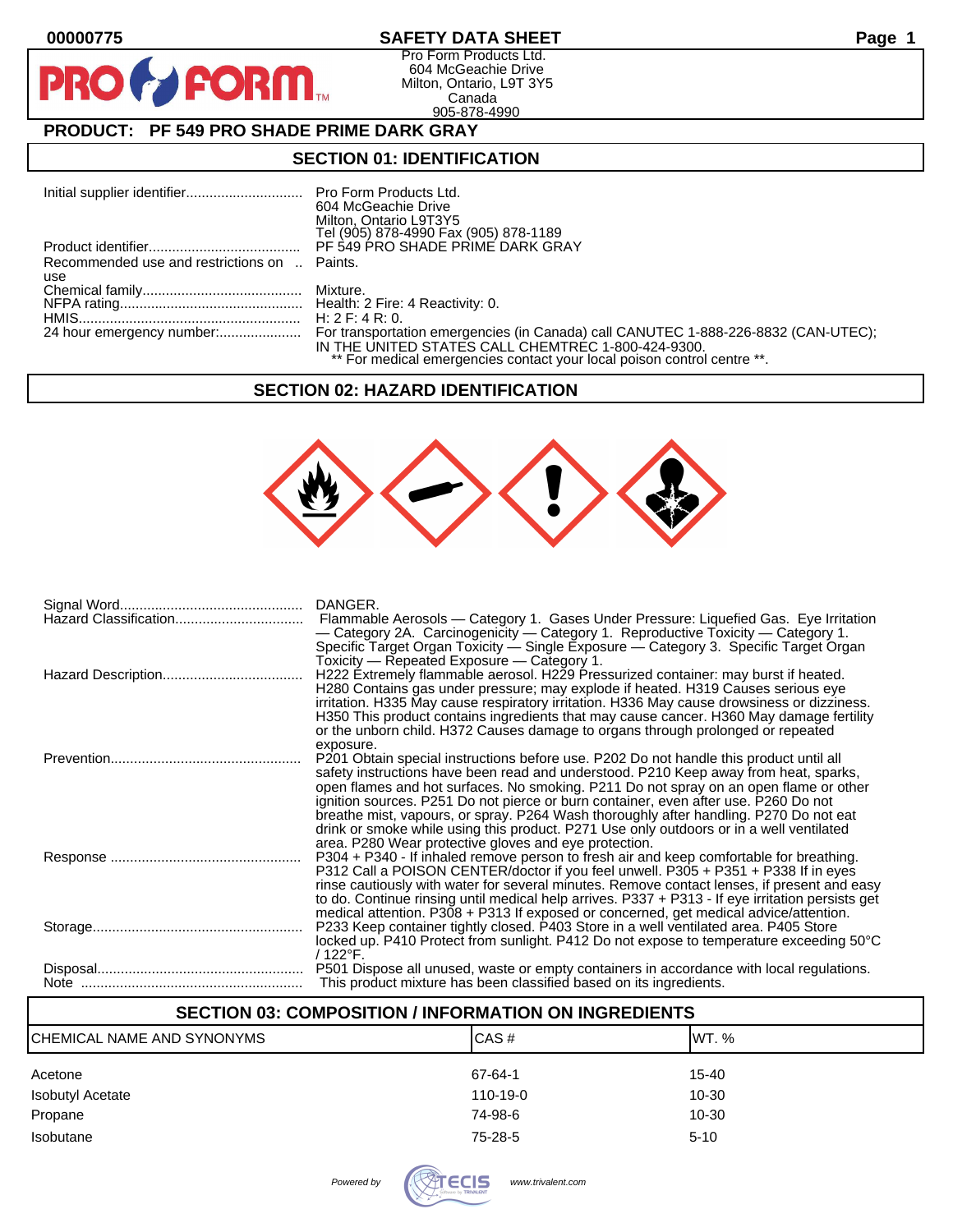## **PRODUCT: PF 549 PRO SHADE PRIME DARK GRAY**

# **SECTION 03: COMPOSITION / INFORMATION ON INGREDIENTS**

| Methyl Isobutyl Ketone          | $108 - 10 - 1$ | $5 - 10$  |
|---------------------------------|----------------|-----------|
| Talc                            | 14807-96-6     | $3 - 7$   |
| <b>Titanium Dioxide</b>         | 13463-67-7     | $1 - 5$   |
| 2-Propanol, 1-methoxy-, acetate | 108-65-6       | $1 - 5$   |
| Carbon Black                    | 1333-86-4      | $0.1 - 1$ |
| Xylene                          | 1330-20-7      | $0.1 - 1$ |
| Toluene                         | 108-88-3       | $0.1 - 1$ |
| Ethylbenzene                    | $100 - 41 - 4$ | $0.1 - 1$ |
| <b>Crystalline Silica</b>       | 14808-60-7     | < 0.1     |
| N-methyl pyrrolidone            | 872-50-4       | < 0.1     |
|                                 |                |           |

<<The actual concentration(s) withheld as a trade secret>> .

## **SECTION 04: FIRST-AID MEASURES**

|                                      | In case of contact, immediately flush eyes, keeping eyelids open, with plenty of water for at<br>least 15 minutes. Check for and remove any contact lenses, if safe and easy to do so.<br>Consult a physician if irritation continues.                                                                                                                                                                                                  |
|--------------------------------------|-----------------------------------------------------------------------------------------------------------------------------------------------------------------------------------------------------------------------------------------------------------------------------------------------------------------------------------------------------------------------------------------------------------------------------------------|
|                                      | Immediately remove all contaminated clothing; flush skin with water for at least 15 minutes.                                                                                                                                                                                                                                                                                                                                            |
|                                      | If irritation persists, seek medical attention.<br>If inhaled, remove to fresh air. If not breathing, give artificial respiration. If breathing is<br>difficult, give oxygen, obtain medical attention.                                                                                                                                                                                                                                 |
|                                      | If ingestion is suspected, contact physician or poison control center immediately. Do not<br>induce vomiting. If spontaneous vomiting occurs have victim lean forward with head down<br>to prevent aspiration of fluid into the lungs.                                                                                                                                                                                                  |
| Most important symptoms and effects, | Harmful if swallowed, in contact with skin or if inhaled. May cause mild skin irritation.                                                                                                                                                                                                                                                                                                                                               |
| whether acute or delayed             | Causes serious eye irritation. Symptoms may include stinging, tearing, redness, swelling,<br>and blurred vision. Direct contact with eyes may cause temporary irritation. Vapors have a narcotic effect and may cause headache, fatigue, dizziness and nausea. Causes damage<br>to organs through prolonged or repeated exposure. This product contains ingredients that<br>may cause cancer. May damage fertility or the unborn child. |
|                                      | Treat victims symptomatically. The main hazard from ingestion is aspiration of the liquid<br>into the lungs producing chemical pneumonitis. In the event of an incident involving this<br>product ensure that medical authorities are provided a copy of this safety data sheet.                                                                                                                                                        |

### **SECTION 05: FIRE-FIGHTING MEASURES**

| Suitable and unsuitable extinguishing                             | "Alcohol" foam, CO2, dry chemical. In cases of larger fires, water spray should be used.                                                                                                                                                                                                                                                                                                                                                                                                                                                                                                            |  |  |
|-------------------------------------------------------------------|-----------------------------------------------------------------------------------------------------------------------------------------------------------------------------------------------------------------------------------------------------------------------------------------------------------------------------------------------------------------------------------------------------------------------------------------------------------------------------------------------------------------------------------------------------------------------------------------------------|--|--|
| media                                                             | Do not use water in a jet.                                                                                                                                                                                                                                                                                                                                                                                                                                                                                                                                                                          |  |  |
| Specific hazards arising from the                                 | Extremely flammable aerosol. Thermal decomposition products are toxic. May include:.                                                                                                                                                                                                                                                                                                                                                                                                                                                                                                                |  |  |
| hazardous product, such as the nature of                          | Oxides of carbon (CO, CO2). Hydrocarbon fumes and smoke.                                                                                                                                                                                                                                                                                                                                                                                                                                                                                                                                            |  |  |
| any hazardous combustion products                                 |                                                                                                                                                                                                                                                                                                                                                                                                                                                                                                                                                                                                     |  |  |
| Special protective equipment and<br>precautions for fire-fighters | Extremely flammable aerosol. Firefighter should be equipped with self-contained breathing<br>apparatus and full protective clothing to protect against potentially toxic and irritating<br>fumes. Solvent vapours may be heavier than air and may build up and travel along the<br>ground to an ignition source, which may result in a flash back to the source of the vapours.<br>Cool fire-exposed containers with cold water spray. Heat will cause pressure buildup and<br>may cause explosive rupture. Keep run-off water from entering sewers and other<br>waterways. Dike for water control. |  |  |

### **SECTION 06: ACCIDENTAL RELEASE MEASURES**

| Personal precautions, protective         | No action shall be taken involving any personal risk or without suitable training. Isolate area                                                                                                                                                                              |
|------------------------------------------|------------------------------------------------------------------------------------------------------------------------------------------------------------------------------------------------------------------------------------------------------------------------------|
| equipment and emergency procedures       | and keep unauthorized people away. Do not walk through spilled material. Wear<br>recommended protective equipment. Ventilate. Open windows and doors to allow air                                                                                                            |
| waterways. Equipment should be grounded. | circulation. Dike area to prevent spreading. The use of absorbent socks or spill pillows                                                                                                                                                                                     |
| Methods and materials for containment    | may be required. Stop leak if safe to do so. Prevent runoff into drains, sewers, and other                                                                                                                                                                                   |
| and cleaning up                          | Keep away from heat, sparks and flames. Ventilate. Eliminate all sources of ignition. Wear<br>recommended protective equipment. Isolate area and keep unauthorized people away. Do<br>not walk through spilled material. Use non-sparking tools and equipment to pick up the |

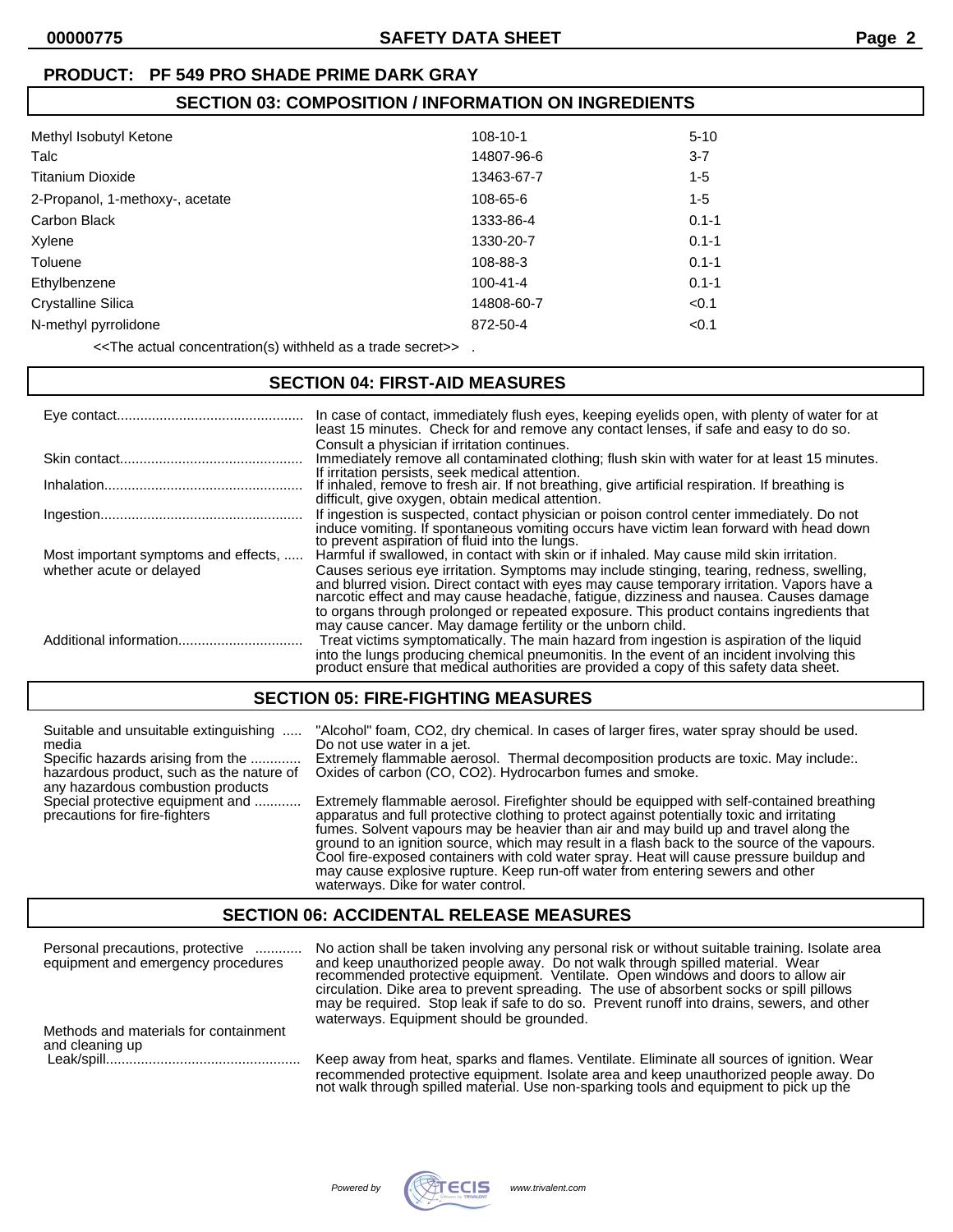**00000775 SAFETY DATA SHEET Page 3**

### **PRODUCT: PF 549 PRO SHADE PRIME DARK GRAY**

### **SECTION 06: ACCIDENTAL RELEASE MEASURES**

| spilled material. Stop leak if safe to do so. Contain the spill. Absorb with an inert dry                                              |
|----------------------------------------------------------------------------------------------------------------------------------------|
| material and place in an appropriate waste container. Spilled material and water rinses are                                            |
| classified as chemical waste, and must be disposed of in accordance with current local.<br>provincial, state, and federal regulations. |

### **SECTION 07: HANDLING AND STORAGE**

| Precautions for safe handling                                   | Pressurized container: Do not pierce or burn, even after use. Do not use if spray button is<br>missing or defective. Do not spray on a naked flame or any other incandescent material.<br>Do not smoke while using or until sprayed surface is thoroughly dry. Do not pressurize, cut,<br>weld, braze, solder, drill, grind, or expose empty containers to heat, sparks or open flames.<br>Always adopt precautionary measures against build-up of static which may arise from<br>appliances, handling and the containers in which product is packed. Avoid all skin contact<br>and ventilate adequately, otherwise wear an appropriate breathing apparatus. Avoid<br>breathing vapours or mist. Employees should wash hands and face before eating or<br>drinking. |
|-----------------------------------------------------------------|---------------------------------------------------------------------------------------------------------------------------------------------------------------------------------------------------------------------------------------------------------------------------------------------------------------------------------------------------------------------------------------------------------------------------------------------------------------------------------------------------------------------------------------------------------------------------------------------------------------------------------------------------------------------------------------------------------------------------------------------------------------------|
| Conditions for safe storage, including any<br>incompatibilities | Keep away from heat, sparks, and open flames. Store in a cool, dry and well ventilated<br>area. Keep container closed when not in use. Store away from oxidizing and reducing<br>materials. Store away from sunlight. Do not store above 50 deg C.                                                                                                                                                                                                                                                                                                                                                                                                                                                                                                                  |

### **SECTION 08: EXPOSURE CONTROLS / PERSONAL PROTECTION**

| INGREDIENTS                        | <b>TWA</b>       | <b>ACGIH TLV</b><br><b>STEL</b>                                                                                                                                                                                                                                                                                                                                                                                                                                                                                      | <b>OSHA PEL</b><br>PEL | <b>STEL</b>        | <b>NIOSH</b><br><b>REL</b> |
|------------------------------------|------------------|----------------------------------------------------------------------------------------------------------------------------------------------------------------------------------------------------------------------------------------------------------------------------------------------------------------------------------------------------------------------------------------------------------------------------------------------------------------------------------------------------------------------|------------------------|--------------------|----------------------------|
| Acetone                            | 250 ppm TLV      | 500 ppm                                                                                                                                                                                                                                                                                                                                                                                                                                                                                                              | 1,000 ppm              | Not established    | 250 ppm                    |
| <b>Isobutyl Acetate</b>            | 50 ppm           | 150 ppm                                                                                                                                                                                                                                                                                                                                                                                                                                                                                                              | 150 ppm                | Not established    | 150 ppm                    |
| Propane                            | 1,000 ppm        | Not established                                                                                                                                                                                                                                                                                                                                                                                                                                                                                                      | 1,000 ppm              | Not established    | 1,000 ppm                  |
| Isobutane                          | Not established  | Not established                                                                                                                                                                                                                                                                                                                                                                                                                                                                                                      | Not established        | Not established    | 800 ppm                    |
| Methyl Isobutyl Ketone             | 50 ppm           | 75 ppm                                                                                                                                                                                                                                                                                                                                                                                                                                                                                                               | $100$ ppm              | Not established    | 50 ppm / STEL 75<br>ppm    |
| Talc                               | $2$ mg/m $3$     | Not established                                                                                                                                                                                                                                                                                                                                                                                                                                                                                                      | 2 mg/m3 TWA            | 3 mg/m3 - QUE      | Not established            |
| Titanium Dioxide                   | 10 mg/m3         | Not established                                                                                                                                                                                                                                                                                                                                                                                                                                                                                                      | 15 mg/m3               | Not established    | Not established            |
| 2-Propanol, 1-methoxy-,<br>acetate | 50 ppm           | 75 ppm                                                                                                                                                                                                                                                                                                                                                                                                                                                                                                               | Not established        | Not established    | Not established            |
| Carbon Black                       | 3.5 mg/m3        | Not established                                                                                                                                                                                                                                                                                                                                                                                                                                                                                                      | $3.5 \text{ mg/m}$     | Not established    | $3.5 \text{ mg/m}$         |
| Xylene                             | 50 ppm           | $150$ ppm                                                                                                                                                                                                                                                                                                                                                                                                                                                                                                            | 100 ppm TWA            | Not established    | Not established            |
| Toluene                            | 20 ppm           | Not established                                                                                                                                                                                                                                                                                                                                                                                                                                                                                                      | 200 ppm                | 500 ppm 10 minutes | 100 ppm / STEL 150<br>ppm  |
| Ethylbenzene                       | 100 ppm          | $125$ ppm                                                                                                                                                                                                                                                                                                                                                                                                                                                                                                            | 100 ppm                | Not established    | 100 ppm / STEL 125<br>ppm  |
| Crystalline Silica                 | $0.025$ mg/m $3$ | Not established                                                                                                                                                                                                                                                                                                                                                                                                                                                                                                      | $0.1$ mg/m3 TWA        | Not established    | $0.05$ mg/m $3$            |
| N-methyl pyrrolidone               | Not Established  | Not Established                                                                                                                                                                                                                                                                                                                                                                                                                                                                                                      | Not Established        | Not Established    | Not Established            |
| Appropriate engineering controls   |                  | Provide natural or mechanical ventilation to control exposure levels below airborne<br>exposure limits. Local mechanical exhaust ventilation should be used at sources of air<br>contamination, such as open process equipment, or during purging operations, to capture gases and fumes that may be emitted. Standard reference sources regarding industrial<br>ventilation (ie. ACGIH industrial ventilation) should be consulted for guidance about<br>adequate ventilation. Explosion-proof exhaust ventilation. |                        |                    |                            |
| Personal Protective Equipment      |                  |                                                                                                                                                                                                                                                                                                                                                                                                                                                                                                                      |                        |                    |                            |
|                                    |                  | Local exhaust ventilation is recommended. Wear an appropriate, properly fitted respirator when contaminant levels exceed the recommended exposure limits. Be sure to use NIOSH                                                                                                                                                                                                                                                                                                                                       |                        |                    |                            |
|                                    |                  | approved respirator or equipment. Do not exceed the use limits of the respirator.<br>Chemical safety goggles. Chemical safety goggles and full faceshield if a splash hazard                                                                                                                                                                                                                                                                                                                                         |                        |                    |                            |
|                                    |                  | exists.                                                                                                                                                                                                                                                                                                                                                                                                                                                                                                              |                        |                    |                            |
|                                    |                  | Wear skin protection equipment. The selection of skin protection equipment depends on<br>the nature of the work to be performed. Insulated gloves. (for aerosols). Contact glove<br>supplier for recommendations.                                                                                                                                                                                                                                                                                                    |                        |                    |                            |
|                                    |                  | Wear adequate protective clothes. Wear long sleeves and trousers to prevent dermal<br>exposure.                                                                                                                                                                                                                                                                                                                                                                                                                      |                        |                    |                            |
|                                    |                  | Safety boots per local regulations.<br>Eye wash facility and emergency shower should be in close proximity. Employees should<br>wash their hands and face before eating, drinking, or using tobacco products.                                                                                                                                                                                                                                                                                                        |                        |                    |                            |

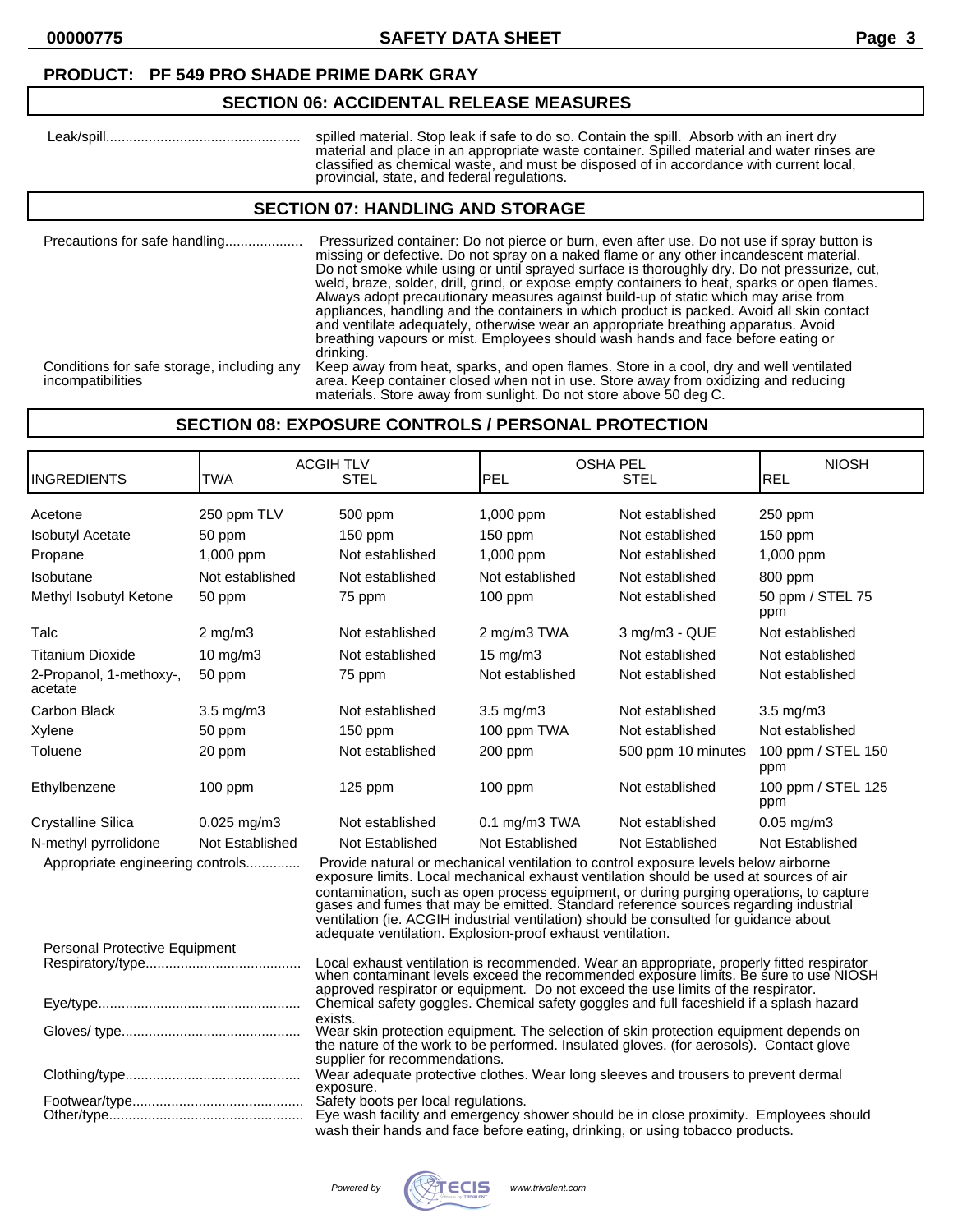## **SECTION 09: PHYSICAL AND CHEMICAL PROPERTIES**

| Appearance/Physical state<br>Aerosol.<br>Melting / Freezing point (deg C)<br>Initial boiling point / boiling range (deg C).<br>Flammability (solids and gases)<br>Upper flammable limit (% vol)<br>Lower flammable limit (% vol)<br>Vapour pressure (mm Hg)<br>Relative Density (Specific Gravity)<br>Partition coefficient - n-octanol/water<br>Auto ignition temperature (deg C)<br>Decomposition temperature | Dark grey.<br>No data.<br>Not available.<br>No data.<br>$-95^{\circ}$ C ( $-139^{\circ}$ F). (acetone).<br>56°C (133 °F). (acetone).<br>$-18^{\circ}$ C. (acetone).<br>Not available.<br>Flammable aerosol.<br>9.5. (propellant).<br>1.8. (propellant).<br>85-95 psig @ 20°C.<br>No data.<br>$0.845 - 0.885.$<br>$7.05 - 7.39$ .<br>No data.<br>Not available.<br>460 °C (propellant).<br>Not available.<br>Not Available.<br>3.85 lbs/USG; 461.3 g/L. |
|-----------------------------------------------------------------------------------------------------------------------------------------------------------------------------------------------------------------------------------------------------------------------------------------------------------------------------------------------------------------------------------------------------------------|--------------------------------------------------------------------------------------------------------------------------------------------------------------------------------------------------------------------------------------------------------------------------------------------------------------------------------------------------------------------------------------------------------------------------------------------------------|
|-----------------------------------------------------------------------------------------------------------------------------------------------------------------------------------------------------------------------------------------------------------------------------------------------------------------------------------------------------------------------------------------------------------------|--------------------------------------------------------------------------------------------------------------------------------------------------------------------------------------------------------------------------------------------------------------------------------------------------------------------------------------------------------------------------------------------------------------------------------------------------------|

### **SECTION 10: STABILITY AND REACTIVITY**

|                                       | Product is stable; hazardous polymerizati |
|---------------------------------------|-------------------------------------------|
|                                       | Stable at normal temperatures and press   |
| Possibility of hazardous reactions    | Hazardous polymerization will not occur.  |
| Conditions to avoid, including static | Keep away from heat. Electrostatic chard  |
| discharge, shock or vibration         |                                           |
|                                       | Strong oxidizing agents.                  |
| Hazardous decomposition products      | See hazardous combustion products sect    |

Reactivity .................................................. Product is stable; hazardous polymerization will not occur. Chemical stability...................................... Stable at normal temperatures and pressures. Conditions to avoid, including static ......... Keep away from heat. Electrostatic charge.

Hazardous decomposition products.......... See hazardous combustion products section 5.

## **SECTION 11: TOXICOLOGICAL INFORMATION**

| <b>INGREDIENTS</b>              | <b>LC50</b>                                                       | LD50                                                        |
|---------------------------------|-------------------------------------------------------------------|-------------------------------------------------------------|
| Acetone                         | 50,100 mg/m3 8 hours rat<br>inhalation                            | 5,800 mg/kg rat oral                                        |
| <b>Isobutyl Acetate</b>         | >13.24 mg/L /6 h rat                                              | 15400 mg/kg (rat oral) > 17400<br>mg/kg (rabbit dermal)     |
| Propane                         | >1,464 mg/L 15 minutes rat                                        | Not available                                               |
| Isobutane                       | 52 mg/L 1 hour mouse                                              | Not available                                               |
| Methyl Isobutyl Ketone          | 8.2 - 16.4 mg/L 4 hours rat                                       | 2080 mg/kg rat oral >16,000<br>mg/kg rabbit dermal          |
| Talc                            | Not available                                                     | Not available                                               |
| <b>Titanium Dioxide</b>         | Not Available                                                     | $> 10,000$ mg/kg rat oral $> 10,000$<br>mg/kg rabbit dermal |
| 2-Propanol, 1-methoxy-, acetate | Not Available                                                     | 8,532 mg/kg rat oral 5,000 mg/kg<br>dermal rabbit           |
| Carbon Black                    | Not available                                                     | >10,000 mg/kg oral rat 3,000<br>mg/kg dermal rabbit         |
| Xylene                          | 6350 ppm 4 hours rat                                              | >3523 mg/kg rat oral                                        |
| Toluene                         | 8000 ppm rat inhalation 400 ppm<br>mouse inhalation 24hr          | 5,000 mg/kg rat oral; 12,124<br>mg/kg rabbit dermal         |
| Ethylbenzene                    | No data                                                           | 3,500 mg/kg rat oral 17,800<br>mg/kg rabbit dermal          |
| Crystalline Silica              | Not available                                                     | $>22,500$ mg/kg oral rat                                    |
| N-methyl pyrrolidone            | No Data                                                           | 3600 mg/kg (oral, rat)                                      |
| Route of exposure               | Eve contact. Skin contact. Inhalation, Ingestion, Skin absorption |                                                             |

Route of exposure..................................... Eye contact. Skin contact. Inhalation. Ingestion. Skin absorption. Symptoms related to the physical, chemical and toxicological characteristics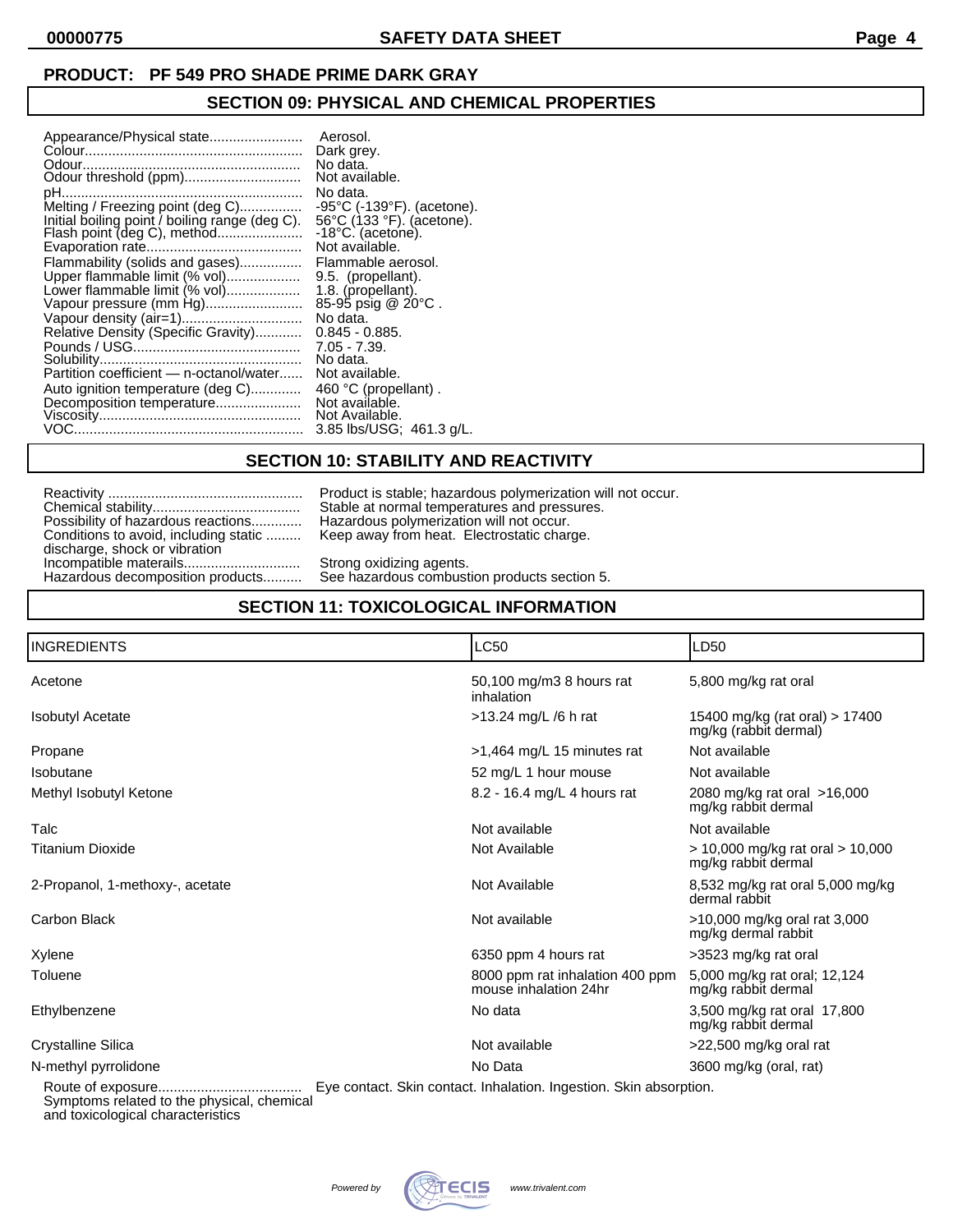**00000775 SAFETY DATA SHEET Page 5**

### **PRODUCT: PF 549 PRO SHADE PRIME DARK GRAY**

### **SECTION 11: TOXICOLOGICAL INFORMATION**

|                                                                      | The aromatic hydrocarbon solvents in this product can be irritating to the eyes, nose and<br>throat. In high concentration, they may cause central nervous system depression and<br>narcosis characterized by nausea, lightheadedness and dizziness from overexposure by<br>inhalation. May be harmful if absorbed through the skin. Aspiration of the material can<br>cause lung damage. Talc can be absorbed into the lungs and the digestive tract, and<br>adversely affect lung function.<br>Prolonged or repeated skin contact may cause drying or cracking of skin. Breathing high<br>concentrations of vapour may cause anesthetic effects and serious health effects.<br>Prolonged or repeated exposure may lead to liver, kidney or central nervous system<br>symptoms. Prolonged or repeated breathing of talc may result in progressive and<br>permanent lung disease (fibrosis) which may cause death from respiratory and/or heart<br>failure. Symptoms include coughing and difficult breathing which becomes worse with<br>physical activity. Intentional misuse by deliberately concentrating and inhaling this product |
|----------------------------------------------------------------------|-----------------------------------------------------------------------------------------------------------------------------------------------------------------------------------------------------------------------------------------------------------------------------------------------------------------------------------------------------------------------------------------------------------------------------------------------------------------------------------------------------------------------------------------------------------------------------------------------------------------------------------------------------------------------------------------------------------------------------------------------------------------------------------------------------------------------------------------------------------------------------------------------------------------------------------------------------------------------------------------------------------------------------------------------------------------------------------------------------------------------------------------|
|                                                                      | may be harmful or fatal.<br>IARC has classified Carbon Black as "Group 2B", possibly carcinogenic to humans, based<br>on laboratory animal inhalation studies. IARC has classified Titanium Dioxide as a group<br>2B carcinogén. Quartz (Crystalline Silica) is listed by IARC in Group 1 as a carcinogen<br>Ethylbenzene is classified as an A3 known animal carcinogen. Xylene has been listed by                                                                                                                                                                                                                                                                                                                                                                                                                                                                                                                                                                                                                                                                                                                                     |
|                                                                      | IARC as a Group 3; not classifiable as to its carcinogenicity to humans.<br>Reproductive toxicity (developmental): N-methyl pyrrolidone. High level exposure to Xylene<br>in some animal studies have been reported to cause health effects on the developing<br>embryo/fetus. The relevance of this to humans is not known. Toluene is fetotoxic in rats                                                                                                                                                                                                                                                                                                                                                                                                                                                                                                                                                                                                                                                                                                                                                                               |
| Sensitizing capability of material<br>Specific Target Organ Toxicity | and mice at maternally toxic levels. Prolonged and repeated exposure of pregnant animals<br>(>1500 ppm) to Toluene have been reported to cause adverse fetal developmental effects.<br>None known.<br>Causes damage to organs through prolonged or repeated exposure. May cause<br>drowsiness or dizziness. May cause respiratory irritation.                                                                                                                                                                                                                                                                                                                                                                                                                                                                                                                                                                                                                                                                                                                                                                                           |

### **SECTION 12: ECOLOGICAL INFORMATION**

#### Environmental........................................... No product data. Do not allow to enter waters, waste water or soil.

### **SECTION 13: DISPOSAL CONSIDERATIONS**

Information on safe handling for disposal . Dispose of waste in accordance with all applicable Federal, Provincial/State and local and methods of disposal, including any regulations. and methods of disposal, including any contaminated packaging

### **SECTION 14: TRANSPORT INFORMATION**

|                              | exemption when shipped in containers less than 1 Litre.                                  |
|------------------------------|------------------------------------------------------------------------------------------|
| IATA Classification (Air)    | UN1950 - AEROSOLS, flammable - Class 2.1 - Limited Quantity. Do not ship by air          |
|                              | without checking appropriate IATA regulations.                                           |
| IMDG Classification (Marine) | UN1950 - AEROSOLS - Class 2.1 - EmS: F-D, S-U - Limited Quantity. Check IMDG             |
|                              | regulations for limited quantity exemptions.                                             |
|                              | No.                                                                                      |
|                              | In accordance with Part 2.2.1 of the Transportation of Dangerous Goods Regulations (July |
|                              | 2, 2014) - we certify that classification of this product is correct. .                  |

### **SECTION 15: REGULATORY INFORMATION**

|                                                 | On Domestic Substances List (DSL).<br>All components are listed.<br>This product is considered hazardous under the OSHA Hazard Communication Standard.                            |
|-------------------------------------------------|-----------------------------------------------------------------------------------------------------------------------------------------------------------------------------------|
| <b>SARA Title III</b>                           |                                                                                                                                                                                   |
| Section 302 - extremely hazardous<br>substances | None.                                                                                                                                                                             |
| Section 311/312 - hazard categories             | Immediate health, delayed health, fire hazard.                                                                                                                                    |
|                                                 | Ethylbenzene. Methyl Isobutyl Ketone. Toluene. Xylene.                                                                                                                            |
| EPA hazardous air pollutants (HAPS)<br>40CFR63  | Ethylbenzene. Methyl Isobutyl Ketone. Toluene. Xylene.                                                                                                                            |
|                                                 | ***! WARNING: This product can expose you to chemicals including [see below], which<br>are known to the State of California to cause cancer, (Benzene). (Carbon black - airborne. |

are known to the State of California to cause cancer . (Benzene). (Carbon black - airborne, unbound particles of respirable size). (Ethyl benzene). (Methyl Isobutyl Ketone (C)). (Silica, crystalline (airborne particles of respiràble size). (Titaniùm dioxide - airborne, unbóund